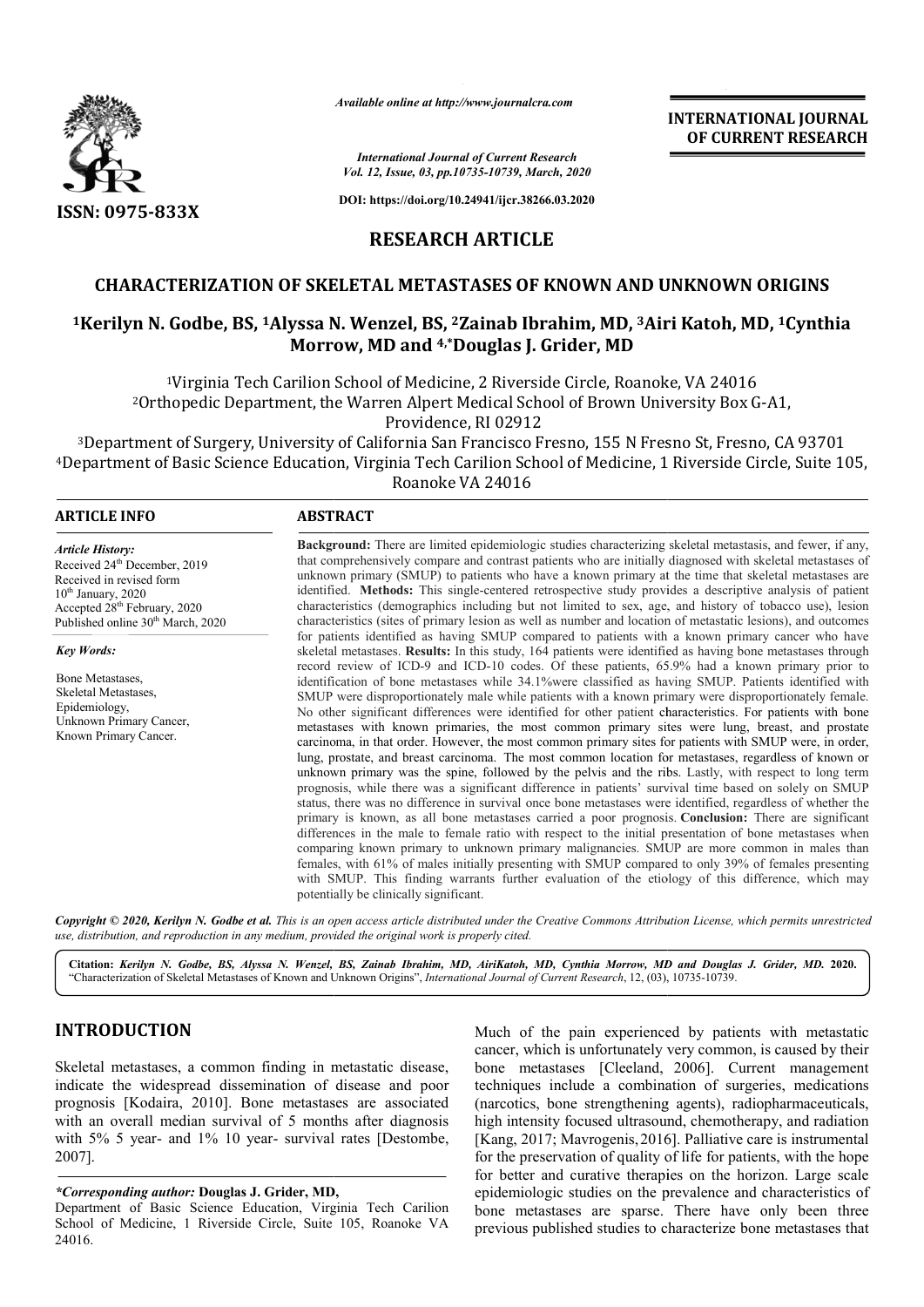have included those with unknown metastases. A study in Japan and France only characterized SMUP, while a study performed in India included patients with SMUP and known primaries in their data collection but did not use that data to distinguish any potential differences between the two groups [Destombe, 2007; Takagi, 2015; Zacharia, 2018]. In addition to studies' limitations, there is limited utility in generalizing the findings of these studies to a population in the United States. There are two studies from the United States characterizing bone metastases, illuminating the distribution of primary lesions responsible for bone metastases, but they do not include patients for whom a primary was unknown [Li, 2012; Hernandez, 2018]. This study of patient characteristics, lesion characteristics, and long-term outcomes in individuals with SMUP compared to those with known primaries will address a knowledge gap in the characteristics of bone metastases in the United States.

## **METHODS**

**Study population:** This single-center retrospective study sought to characterize the disease course of patients identified with bone metastases at Carilion Clinic from 12/01/2007 to 02/28/2018. Records in that time frame associated with the ICD9 code 198.5 (secondary malignant neoplasm of bone and bone marrow), ICD10 code C79.51 (secondary malignant neoplasm of bone), orICD10codeC79.52 (secondary malignant neoplasm of bone marrow) were extracted from the Carilion Clinic electronic medical record (EMR) by Dr. Yan Zhang. A second review was then conducted to ensure the identified cases met all of the inclusion criteria. Statistical analyses on these data were performed as defined below.

**Data Collection:** The information from the charts was extracted manually and subsequently placed into three categories: patient characteristics, lesion characteristics, and long-term outcomes.Patient characteristic information included the age and sex of the patient, history of tobacco and alcohol use, HIV status, use of immune suppression therapy, body mass index (BMI), and family history of cancer. Lesion characteristic information included the site of the primary lesion, the time between identification of primary malignancy and identified metastatic disease, the number of metastases, and the location of metastases. The presence of metastases was diagnosed using definitive radiologic findings. Determination of death was limited: death was identified either through the patient's chart or through an obituary with identifying information (such as birthday, location, name of family members mentioned in the chart) which corresponded to the time that new notes stopped being recorded in the EMR. If no death date in the chart and no identifying obituary were noted, the patient was presumed to be alive.

**Statistical Analysis:** Of the 207 patients identified from Carilion's EMR, 164 were eligible for inclusion in this study. Most patients were excluded because they either were never diagnosed with bone metastases (having other diagnoses such as degenerative bone changes, primary bone cancer, and bone islands) or were diagnosed with bone metastases outside of the time frame of the study. Four patients with bone metastases were excluded from study as it was unknown from the chart review when the skeletal metastases occurred with respect to identification of the primary malignancy. Descriptive statistics were performed on the data sorted by patient characteristics and lesion characteristics discussed above.

Additionally, descriptive statistics were used to distinguish bone metastases with a known primary site (SMUP= no) from bone metastases with no known primary (SMUP = yes). A chisquare analysis was performed to identify if the following demographic and medical history variables changed between  $SMUP = no$  and  $SMUP = yes$ : gender, multiple metastases, tobacco, alcohol, immunosuppressant use, history of cancer, and death. Kaplan Meyer curves were created to compare survival times in patients with  $SMUP = no$  and  $SMUP = ves$ .

### **RESULTS**

**Patient Characteristics:** This study found that there was no statistically significant difference between SMUP = no and SMUP=yes with respect to the following patient characteristics: age, tobacco use, alcohol use, illicit drug use, previous use of immune suppression therapy, BMI, family history of cancer, and HIV status. Interestingly, a higher percentage of men were found to have SMUP (60.7%) when compared to the known primary group (42.6%) with a p-value of 0.0277.

#### **Lesion Characteristics**

*Primary malignancies associated with metastases:* Primary sites were eventually identified in 97.6% of patients (Figure 1). In patients with a known primary when bone metastases were identified, the most common primary sites were lung (26.8%), breast (24.1%), and prostate (15.7%). The distribution of primary sites for patients initially presenting with SMUP was different, with lung (36.5%), prostate (17.3%), and breast (9.6%) having the highest incidence respectively. The primary lesionslisted in the 'other' column include cholangiocarcinoma, neuroblastoma, rectal cancer, laryngeal cancer, gastrointestinal stromal tumor, bladder cancer, ovarian cancer, ureteral cancer, anaplastic large cell lymphoma, parotid adenoid cystic carcinoma, Hodgkin's lymphoma, and several others with each of these diagnoses only having one accompanying patient.



**Figure 1. The most common primary diagnoses in patients with bone metastases, further delineated on whether the primary was known (blue) or unknown (red) at time bone metastases were found. The three most common in both groups were lung, breast and prostate in various orders. For SMUP yes, "Other" is not counted as one of the most common as it comprises of a number of different primary types listed in the text above**

*Number of metastatic lesions:* A majority of patients in both SMUP yes and no presented with multiple metastases (Figure 2). A greater proportion of patients with SMUP (12.5%) presented with a single metastasis when compared to patients with known primary disease (8.3%). An ANOVA test showed no significance in these values.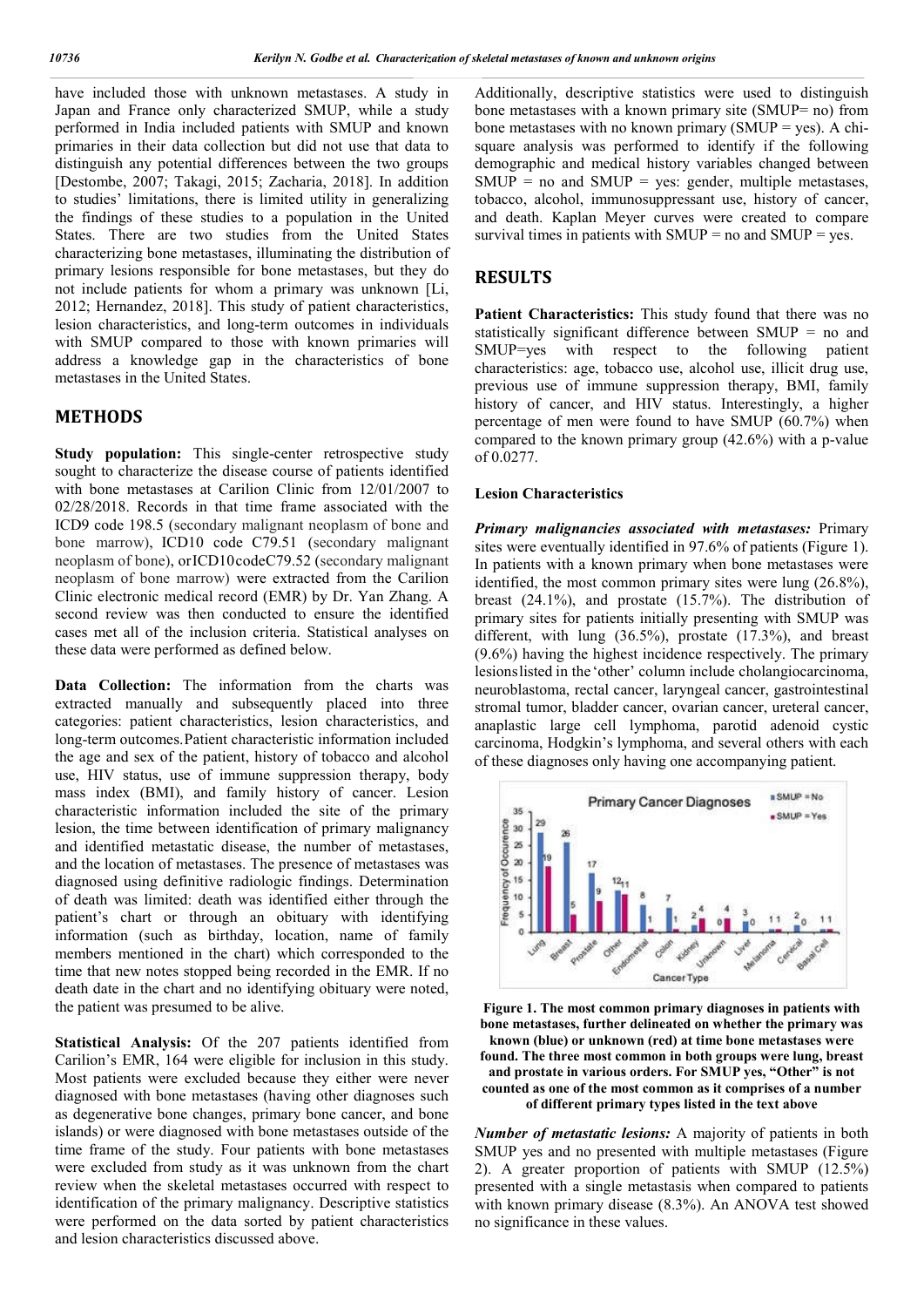

**Figure 2. SMUP yes or no stratified based on if the patient had one or multiple bone metastases. Only 16 patients (10.4%) had single metastasis. Additionally, only 19 patients (11.6%) had two to four metastases, with the vast majority of patients having greater than four metastases**



**Figure 3. The location of bone metastases stratified by if the patient had SMUP yes or no. Total number of metastases is 376. The three most locations for metastasis were spine, pelvis, and ribs in both SMUP yes and no. These three locations comprised 73.6% of all skeletal metastases. The total number of metastases associated with SMUP = Yes is 131 (34.8%)**



**Figure 4. Kaplan-Meyer curve for survival time in years from primary malignancy diagnosis. Median survival time from primary diagnosis in the SMUP yes was 0.53 years compared to a median survival time from primary diagnosis in SMUP no was 2.78 years. This difference in survival is a statistically significant (p<0.0001). When comparing survival time from diagnosis of metastases in both groups, there is no statistically significant difference (0.64 years in SMUP yes, 0.76 years in SMUP no)**

*Site of metastases:* The most common location for metastases regardless of SMUP status was the spine, followed by the pelvis and the ribs (Figure 3). This distribution did not change when data were further stratified based on single or multiple metastases for SMUP status.

It is important to note that a patient presenting with metastases in multiple bones had each site included in the analysis (for example, if a patient presented with metastases to the spine and ribs, then a count was given to the spine in addition to the ribs). This is the reason that the number of occurrences do not add up to the number of patients, as most patients presented with multiple sites.

**Long-term Outcomes:** Data about the survival time for each tumor type were collected and stratified according to SMUP status. Kaplan-Meyer analysis found no statistical significance in the overall survival between the groups. This analysis was then taken a step further, looking at whether there was a difference in survival time if the primary tumor had been diagnosed prior to the bone metastasis being found. In Figure 4, the Kaplan-Meyer curve depicts a statistically significant difference in the survival times between SMUP yes versus no, with patients having their primary site for cancer diagnosed prior to the discovery of bone metastasis demonstrating a longer survival time compared to those who received their primary diagnosis after the bone metastases were discovered.

## **DISCUSSION**

**Patient Characteristics:** In this study population males are statistically significantly more likely to have an SMUP compared to females. This finding is in alignment with prior studies performed in Japan and France which investigated patients with SMUP only and found a male predominance. This male predominance is most likely due to a multifactorial process. This difference could be related to the fact that prostate cancer was more prevalent for patients presenting with SMUP than breast when compared to the known primary malignancy group. Another reason for this finding could be the differences in the known impacts between male and female specific screenings. This finding also leads to the question however of whether there is something inherent in men that predispose them to bone metastasis more quickly before a primary diagnosis can be made or whether there is a social factor in that men may not go to the doctor as quickly for symptoms.

**Lesions:** Only 34.1% of patients in this study presented with SMUP. Comparatively, the population in the bone metastasis study in India had 55% of patients identified with SMUP, highlighting the vast differences between the two populations studied and the importance of continuing these characterization studies in multiple locations. In the current study, the most frequent primary sites for patients with SMUP were lung, prostate, and breast carcinoma, as was found in French and Indian studies. The most frequent primary sites for patients with metastases of a known primary were lung, breast, and prostate – results that differ when compared to the results of the two large US studies which found breast, prostate, and lung cancer to be the most frequent cause of metastases of known primaries, respectively [Li, 2012; Hernandez, 2018]. This could be due to the geographical area in which this study was performed. As noted in a previous section, the variation in primary cancer between groups by SMUP status could also be a factor as to why more males were diagnosed with SMUP. This study also found that only 10.4% of patients were identified with a single bone metastasis, with the remaining patients having multiple metastases. It appeared that SMUP may more frequently present with an isolated metastases when compared to metastases from a known primary, however this was not a statistically significant finding.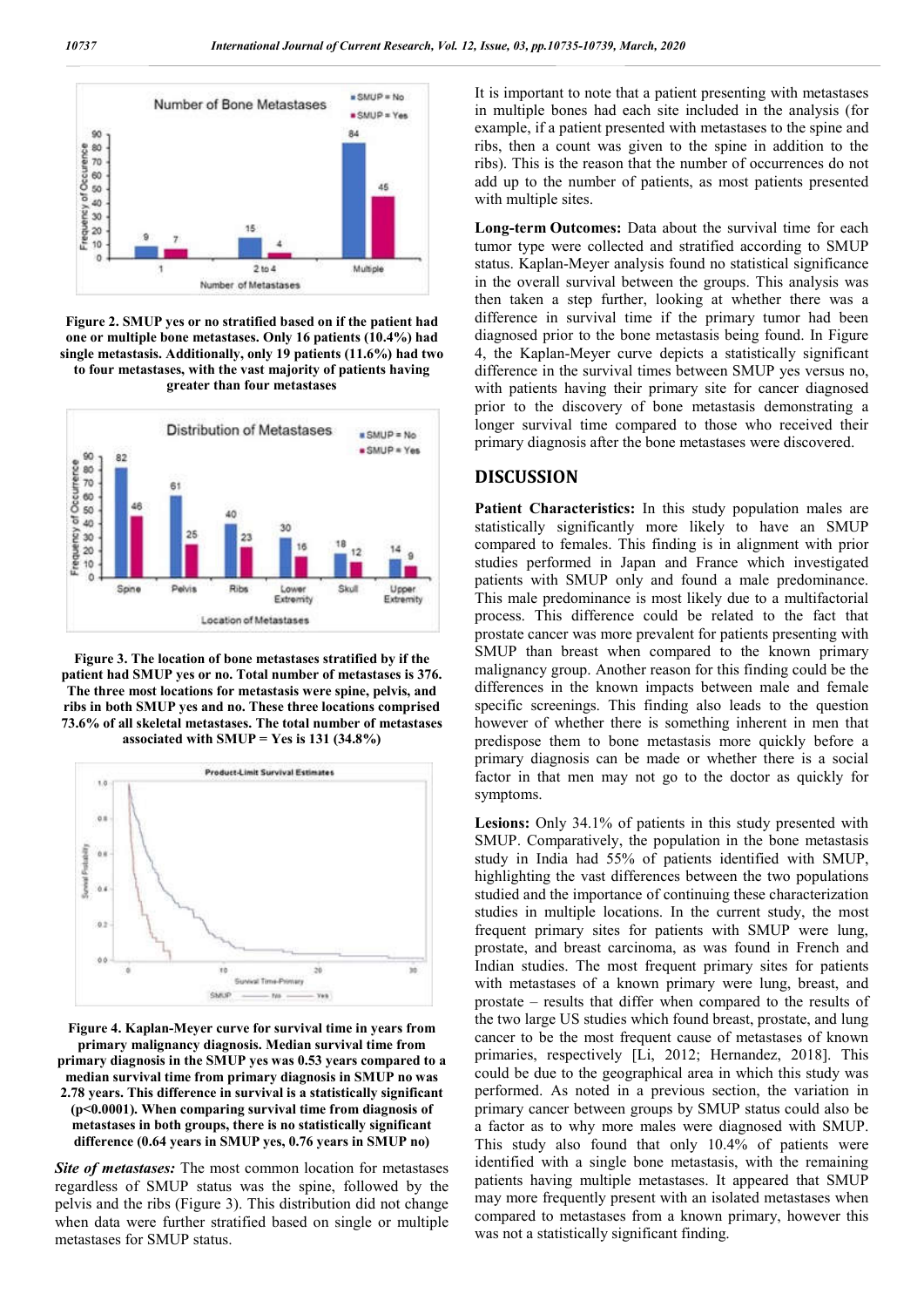When looking at the location of metastases, this study is in alignment with previous studies in that the spine, followed by the pelvis, were the most common sites of location for bony metastases regardless of SMUP status and the number of metastases. This seems to suggest that for any type of cancer with bone metastases, there seems to be a preference for the spine and pelvis when the cancer is metastasizing to bone. It may be worthwhile in future research to investigate whether there are certain characteristics of these locations that make it more likely for a cancer to metastasize there and whether there is something that can be done to mitigate this risk of metastasis.

**Long-Term Outcomes:** This study analyzed the survival time of the patients whereas the other studies on SMUP did not include this information. The general trend showed that those who were  $SMUP = yes$  had a shorter survival time from the time of diagnosis of their primary lesion when compared to those who were  $SMUP = no$ . This is a reflection of the reality that patients with a known primary site have interventions prior to the onset of the bone metastases. As a result, patient's presenting with SMUP have a shorter survival time. However, there was no statistical difference in survival time from the time of diagnosis of the bone metastasis, showing that whether or not the primary lesion is known, the diagnosis of bone metastasis carries a poor prognosis.

**Limitations:** One of the limitations of this study is the process of death determination. There were inconsistencies in the reporting and there was also the assumption that if there was no notification in the chart nor was there an obituary that the patient was still alive, which could potentially be untrue. Obituaries are not required announcements of death so a patient's family could plausibly not have submitted their loved one for that announcement. Additionally, this study only applies to patients who present at Carilion Clinic. Therefore, conclusions should not be drawn from our statistics about larger populations. Lastly, some of the groups included had such low numbers that there was no possibility determining any statistical significance to those findings. The limitations of this study make our study an exploratory analysis. We are interested in identifying signs of potential associations that might be useful in guiding future research for potential patient identification and diagnostic guidelines in similar areas with rural patient populations.

#### **Conclusions**

Overall, this study showed that men were found to have SMUP more often than women. The data also showed that the most common primary cancers in the study's population with bone metastases were lung, breast, and prostate; however, this does change when stratified based on SMUP status. Bone metastases most commonly present in multiple locations with the preferred location being the spine, pelvis, and ribs regardless of SMUP status. Additionally, it was found that when the primary diagnosis is identified prior to metastases, the survival time is longer. Once bone metastases are identified, there is no difference in survival, regardless of whether the primary lesion is known.

#### **Future Directions**

Currently, having bone metastasis is a very poor prognostic factor for those with cancer [Kodaira, 2010]. As we have gathered more data characterizing the features of bone metastasis with known and unknown primaries, future work can be geared towards investigating why males more commonly present with SMUP. Another interesting study would be to investigate why there is preferential location for bone metastases to the spine. Expanding this study to include other institutions would be beneficial as well so the findings could represent a larger population.

#### **Acknowledgements**

We would like to acknowledge Tonja Locklear, PhD, a healthcare statistician at Carilion Clinic who performed statistical analysis on the data collected for this study. We would also like to acknowledge Dr. Yan Zhang who provided the list of patients who were candidates for our study.

**Funding:** There was no funding source for this research.

**Conflict of Interest:** There are no conflicts of interests to disclose for any of the authors on this article.

#### **Key Points**

- Male predominance in the skeletal metastasis of unknown primary group that was statistically significant. The implications of this finding are uncertain at this time, requiring further investigation.
- Most common known primaries with metastases were lung, breast, and prostate cancer, differing from previous US data.
- Most common unknown primaries with metastases were lung, prostate, and breast cancer, mirroring data in France and India.

## **Glossary of Abbreviations**

- $\bullet$  BMI = body mass index
- EMR = electronic medical record
- SMUP = skeletal metastasis of unknown primary

## **REFERENCES**

- American Cancer Society. Cancer facts and figures 2019. Atlanta: https://www.cancer.gov/types/common-cancers Accessed [October 10, 2019].
- Cleeland CS. The measurement of pain from metastatic bone disease: capturing the patient's experience. Clin Cancer Res., 2006;12.
- Destombe C, Botton E, Le Gal G, Roudaut A, Jousse-Joulin S, Devauchelle-Pensec V et al. Investigations for bone metastasis from an unknown primary. Joint Bone Spine, 2007;74:85-89.
- Hernandez RK, Wade SW, Reich A, Pirolli M, Liede A, and Lyman GH. Incidence of bone metastases in patients with solid tumors: analysis of oncology electronic medical records in the United States. BMC Cancer, 2018; 18: 44.
- Kang J, Formenti SC. Metastatic Osseous Pain Control: Radiation Therapy. *SeminIntervent Radiol.*  2017;34(4):322–327.
- Kodaira M, Takahashi S, Yamada S, Ueda K, Mishima Y, Takeuchi K et al. Bone metastasis and poor performance status are prognostic factors for survival of carcinoma of unknown primary site in patients treated with systematic chemotherapy. *Ann Oncol*.,2010;21:1163–7.
- Li S, Peng Y, Weinhandl ED, Blaes AH, Cetin K, Chia VM et al. Estimated number of prevalent cases of metastatic bone disease in the US adult population. *Clin Epidemiol*., 2012; 4: 87-93.